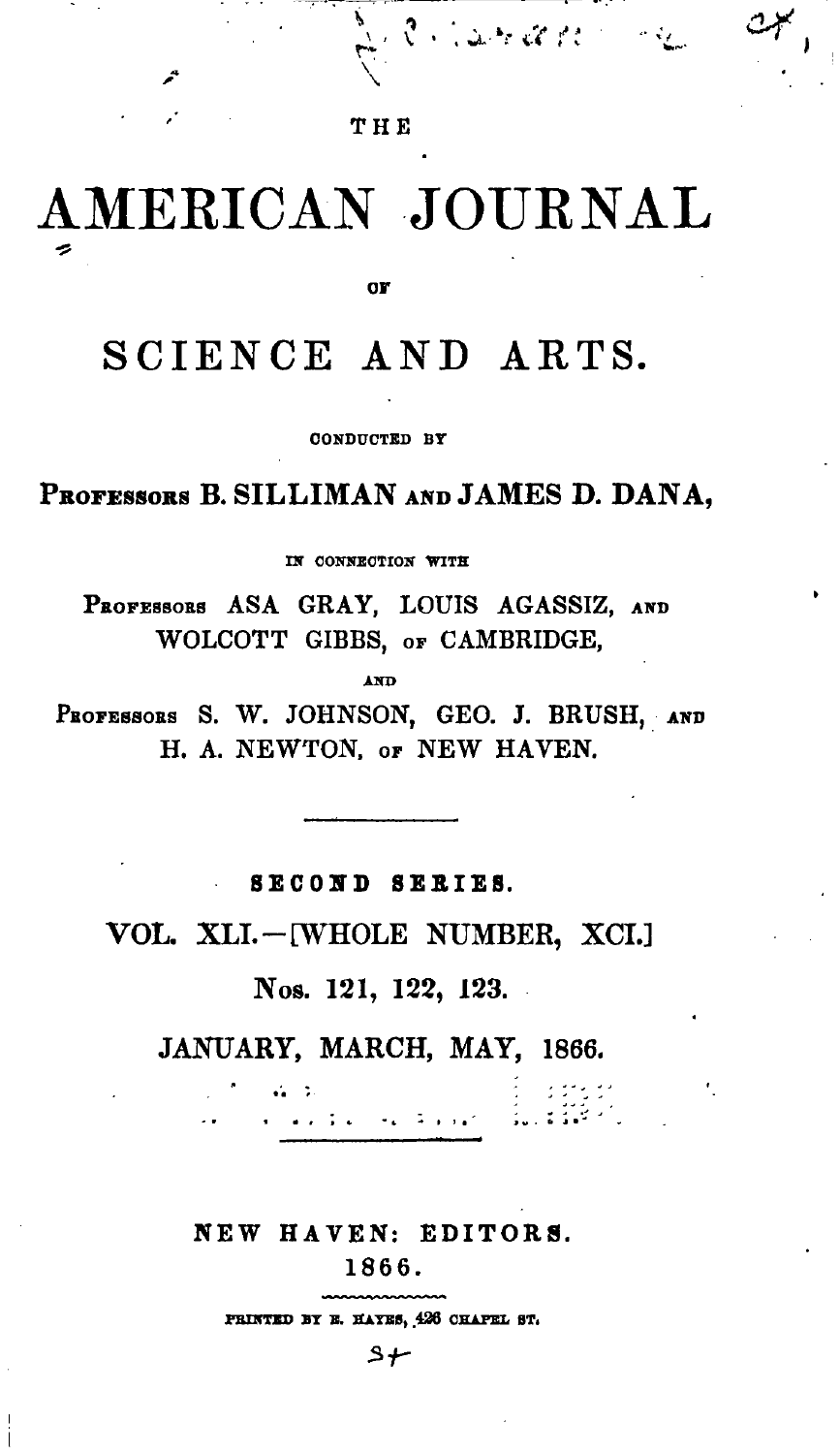#### *2.6 Contributions from the Sheffield Laboratory.*

--

Quicksilver is the most valuable metallic product. Its place of greatest abundance is at New Almaden <sup>j</sup> but it occurs in numerous other places in metamorphic Cretaceous, but generally in quantities or under conditions which have forbid its profitable extraction. Gold occurs in very numerous localities, but has not repaid working except in a few rare instances and on a small scale. Silver has been reported at various times, but no mines of value have yet been found. Copper occurs in very numerous localities, but thus far no vein containing workable quantities of ore is known. Iron, tin, antimony, and manganese ores have been found in limited quantities, but not in conditions of commercial importance. Chromic iron occurs in large quantities, but also valueless. Coal occurs in workable beds at Monte Diablo, and in less quantities and under less favorable conditions at other places. Asphaltum occurs in immense quantities, and oil has been obtained, and extensive explorations have been made for the latter with reference to wells of commercial importance, but thus far unsuccessfully. Borax is extracted with success at one place, and sulphur occurs in some places which may hereafter prove of value.

The mountain ranges and their valleys are without forests except on the immediate coast, but the most of the hills have scattered trees. The higher ridges are very barren and dry, the lower hills yield pasturage, and the valleys are often very fertile, some of them possessing the finest climate as well as the most fertile soil of the State.

We will consider the Sierra Nevada in a future article.

W.H.B.

.ART. *XXXIV.-Contributions from the Sheffield Laboratory of Yale College.* No. *X:-Mineralogical Notices;* by GEO. J. BRUSH.

#### 1. *On Gookeite, a new mineral species.*

ASSOCIATED with the tourmaline and lepidolite of Hebron and Paris, Maine, there occurs a pearly micaceous mineral somewhat resembling *nacrite.* In searching for amblygonite on the Hebron specimens of lepidolite, Professor Cooke of Cambridge, some three or four years since, discovered that this substance had very remarkable pyrognostic characters. Before the blowpipe it exfoliates like vermiculite or foliated pyrophyllite, at the same time imparting an intense lithia-red color to the flame. Professor Cooke called my attention to this mineral at the time of his observation of its properties, but it was not until I visited the locality in 1863, that I obtained the mineral in sufficient quantity and purity to make further investigations in regard to it.

It is found coating crystals of rubellite, and appears to be a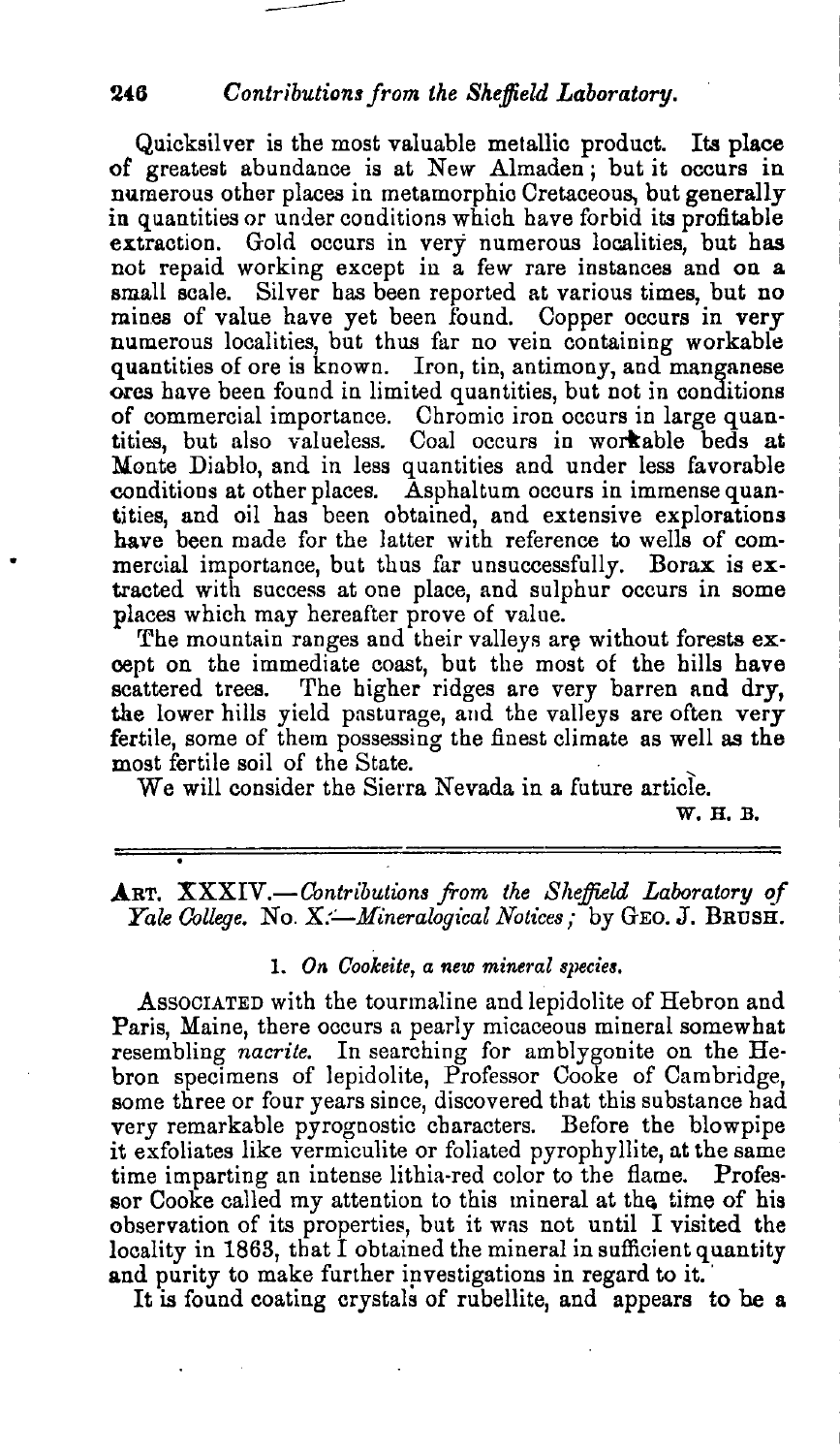produot of the alteration of this variety of tourmaline; in many instances cavities in the rubellite are filled with the nacreous substance. It is also intimately associated with lepidolite, some· times in extremely minute scales, and not unfrequently in hemispherical aggregations; more rarely it is found in distinct sixsided prisms, which are bent into a vermicular form like some varieties of chlorite. In most cases it occurs so mixed with the tourmaline and lepidolite as to preclude the possibility of its being selected free from these minerals.

Its characters are as follows. Color white, in some cases yellowish-green, in thin scales transparent. Luster pearly, eminently so on the cleavage plane. Structure micaceous. Hardness 2.5. Specific gravity 2.70. In the closed tube, gives off much water, and, on treatment with the blowpipe flame, swells up and exfoliates in a remarkable manner, sometimes bursting the tube. The water which is first given off is neutral, in some cases where the mineral has been weathered it is even feebly alkaline; at a higher heat, however, it affords a small amount of fluorid of silicon, and this on contact with the water deposits a faint ring of silica and gives the water an acid reaction. The tube is also slightly dimmed or etched from the action of the fluorine. Before the blowpipe in the forceps, the mineral exfoliates like vermiculite and colors the flame beautifully carmine-red; it fuses on the thin edges, and with cobalt solution gives a blue color. With salt of phosphorus, gives a skeleton of silica. It is partially, if not completely, decomposed by sulphuric acid.

The limited amount of pure mineral at my command prevented as thorough a chemical examination of it as could be desired: but from a qualitative analysis it proves to be a hydrated silicate of alumina, lithia and potash, with only minute traces of soda. The alumina has some anomalous properties, and at first suggested the presence of some other substance which had escaped identification. When thrown down by ammonia, it seems somewhat less bulky and floculent in its character, and is much more easily washed than is usual with alumina; it, however, reacts blue when treated with nitrate of cobalt, and with the small quantity under examination I have been unable to identify the presence of any other element. It was completely soluble in potash and was insoluble in carbonate of ammonia, and did not react for either fluorine, boracic or phosphoric acids. Its suI· phate, when treated with sulphate of potash, yielded octahedral crystals of alum.

The quantitative examination has been made by Mr. Peter Collier, assistant in this laboratory. For analysis, the mineral was ignited, then fused with carbonate of soda to determine the bases, and with carbonate of lime and chlorid of ammonium to determine the alkalies. The lithia'was in one instance determined directly, aud in the second case by difference, the potash